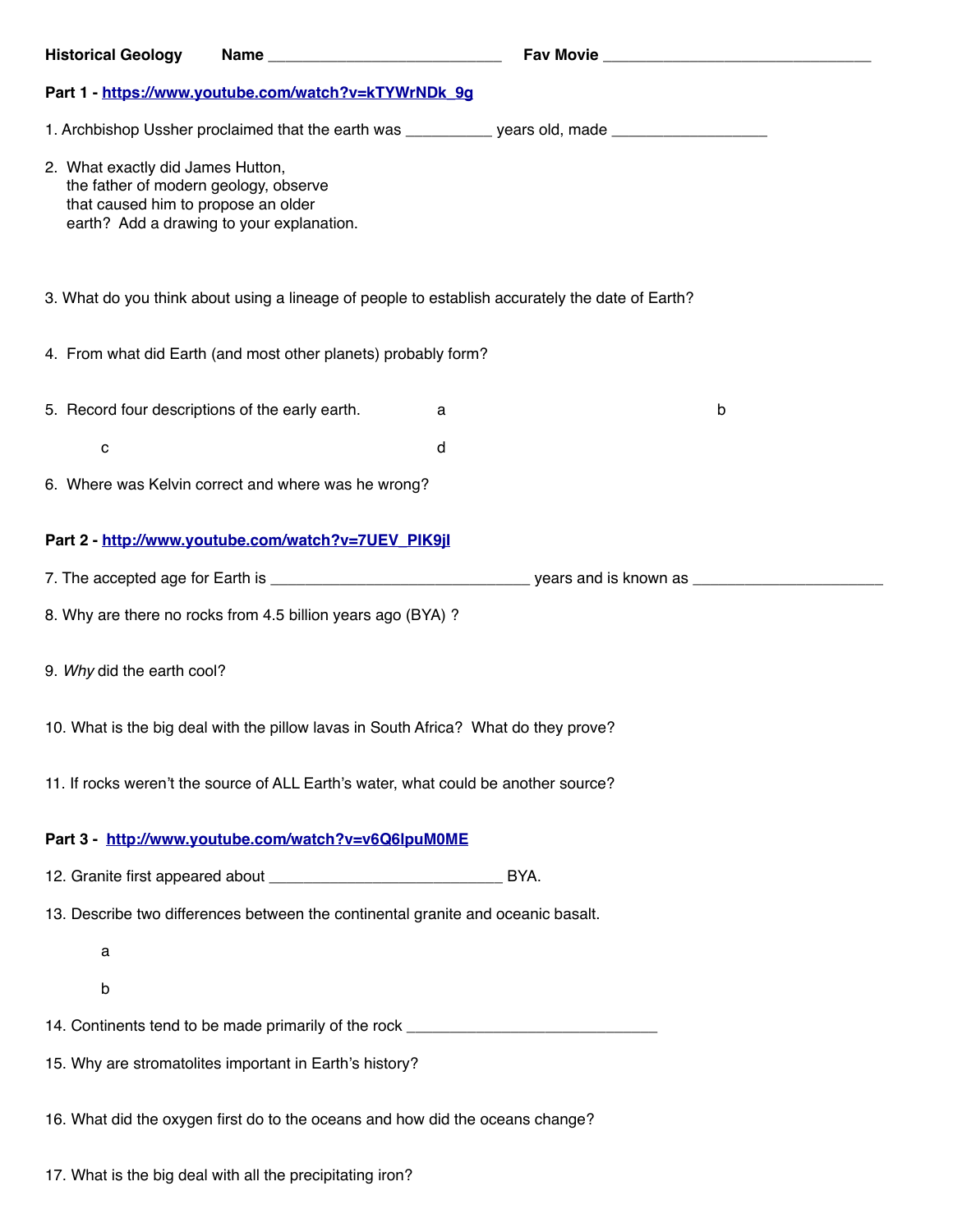| Part 4 - http://www.youtube.com/watch?v=QoA-uT6JKW8                                                            |                |  |  |  |
|----------------------------------------------------------------------------------------------------------------|----------------|--|--|--|
| 18. What was the paradox raised by Paradoxides?                                                                |                |  |  |  |
| 19. What did findings from WWII show related to "continental drift"?                                           |                |  |  |  |
| 21. What happens to the crust directly above the upwelling convection currents.                                |                |  |  |  |
| 22. If the crust is breaking apart at rifts, won't this make Earth bigger? Explain.                            |                |  |  |  |
|                                                                                                                |                |  |  |  |
|                                                                                                                | <b>1.4 BYA</b> |  |  |  |
| Part 5 - http://www.youtube.com/watch?v=NJTCd7qYWI8                                                            |                |  |  |  |
|                                                                                                                | <b>650 MYA</b> |  |  |  |
|                                                                                                                |                |  |  |  |
| Part 6 - http://www.youtube.com/watch?v=9FrooHXO83Q                                                            |                |  |  |  |
| 27. What is cool about the Burgess Shale and during what geologic period was it deposited?                     |                |  |  |  |
| 28. Why was life finally capable of developing on land when before it could survive only in the oceans?        |                |  |  |  |
| 29. Why is what happened in the Carboniferous period significant for us today?                                 |                |  |  |  |
| Part 7 - http://www.youtube.com/watch?v=QgpM8MbQR4k                                                            |                |  |  |  |
| 30. Explain what happened in Siberia at this time and how that event affected life. (What % of all life died?) |                |  |  |  |
| a.                                                                                                             |                |  |  |  |
| b.                                                                                                             |                |  |  |  |
| 31. What started happening by 180 MYA and what was the result?                                                 |                |  |  |  |
| 32. Write your theory as to how diamonds formed.                                                               |                |  |  |  |
| Part 8 - http://www.youtube.com/watch?v=Zig8Vx4d9jM                                                            |                |  |  |  |
| 33. What is unusual about the Kimberlite volcanoes?                                                            |                |  |  |  |
| 35. Dino bones are found in sedimentary rocks dating from _______ to _______ MYA then ____________________     |                |  |  |  |
| 36. What were the Alvarez findings and that did those findings suggest?                                        |                |  |  |  |